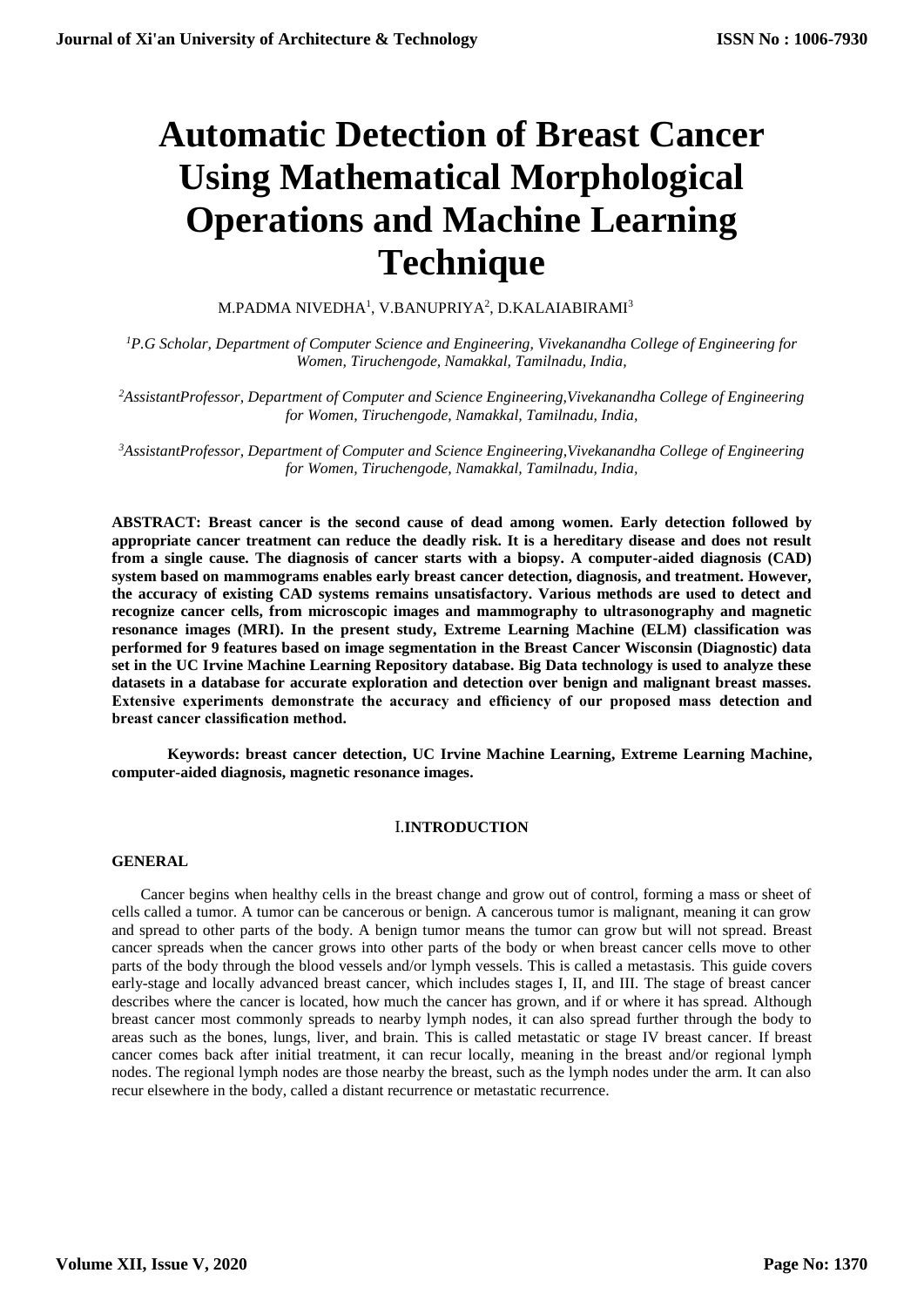## **Types of breast cancer**

Breast cancer can be invasive or noninvasive. Invasive breast cancer is cancer that spreads into surrounding tissues. Noninvasive breast cancer does not go beyond the milk ducts or lobules in the breast. Most breast cancers start in the ducts or lobes and are called ductal carcinoma or lobular carcinoma:

Ductal carcinoma. These cancers start in the cells lining the milk ducts and make up the majority of breast cancers.Ductal carcinoma in situ (DCIS). This is cancer that is located only in the duct.Invasive or infiltrating ductal carcinoma. This is cancer that has spread outside of the duct.

Invasive lobular carcinoma. This is cancer that starts in the lobules.Less common types of breast cancer include:

- Medullary
- Mucinous
- Tubular
- Metaplastic
- Papillary

Inflammatory breast cancer is a faster-growing type of cancer that accounts for about 1% to 5% of all breast cancers.Paget's disease is a type of cancer that begins in the ducts of the nipple. Although it is usually in situ, it can also be an invasive cancer.

#### **Breast cancer subtypes**

There are 3 main subtypes of breast cancer that are determined by doing specific tests on a sample of the tumor. These tests will help your doctor learn more about your cancer and recommend the most effective treatment plan.Testing the tumor sample can find out if the cancer is:

Hormone receptor positive. Breast cancers expressing estrogen receptors (ER) and/or progesterone receptors (PR) are called "hormone receptor positive." These receptors are proteins found in cells. Tumors that have estrogen receptors are called "ER positive." Tumors that have progesterone receptors are called "PR positive." Only 1 of these receptors needs to be positive for a cancer to be called hormone receptor positive. This type of cancer may depend on the hormones estrogen and/or progesterone to grow. Hormone receptorpositive cancers can occur at any age, but are more common in women who have gone through menopause. About 60% to 75% of breast cancers have estrogen and/or progesterone receptors. Cancers without these receptors are called "hormone receptor negative."

HER2 positive. About 10% to 20% of breast cancers depend on the gene called human epidermal growth factor receptor 2 (HER2) to grow. These cancers are called "HER2 positive" and have many copies of the HER2 gene or high levels of the HER2 protein. These proteins are also called "receptors." The HER2 gene makes the HER2 protein, which is found on the cancer cells and is important for tumor cell growth. HER2-positive breast cancers grow more quickly. They can also be either hormone receptor positive or hormone receptor negative. Cancers that have no or low levels of the HER2 protein and/or few copies of the HER2 gene are called "HER2 negative."

Triple negative. If a tumor does not express ER, PR, or HER2, the tumor is called "triple negative." Triplenegative breast cancer makes up about 15% to 20% of invasive breast cancers. Triple-negative breast cancer seems to be more common among younger women, particularly younger black and Hispanic women. Triplenegative cancer is also more common in women with a mutation in the BRCA1 or BRCA2 genes. Experts recommend that all people with triple-negative breast cancer younger than 60 be tested for BRCA gene mutations.

#### **II. LITERATURE SURVEY**

**Title :**Investigating the role of model-based andmodel-free imaging biomarkers as earlypredictors of neoadjuvant breast cancertherapy outcome

**Author :**Eleftherios Kontopodis, Maria Venianaki, Georgios C. Manikis, Katerina Nikiforaki, OvidioSalvetti, Efrosini Papadaki, Georgios Z. Papadakis, Apostolos H. Karantanas, Kostas Marias

**Description** : Imaging biomarkers (IBs) play a critical role inthe clinical management of breast cancer (BRCA) patientsthroughout the cancer continuum for screening, diagnosisand therapy assessment especially in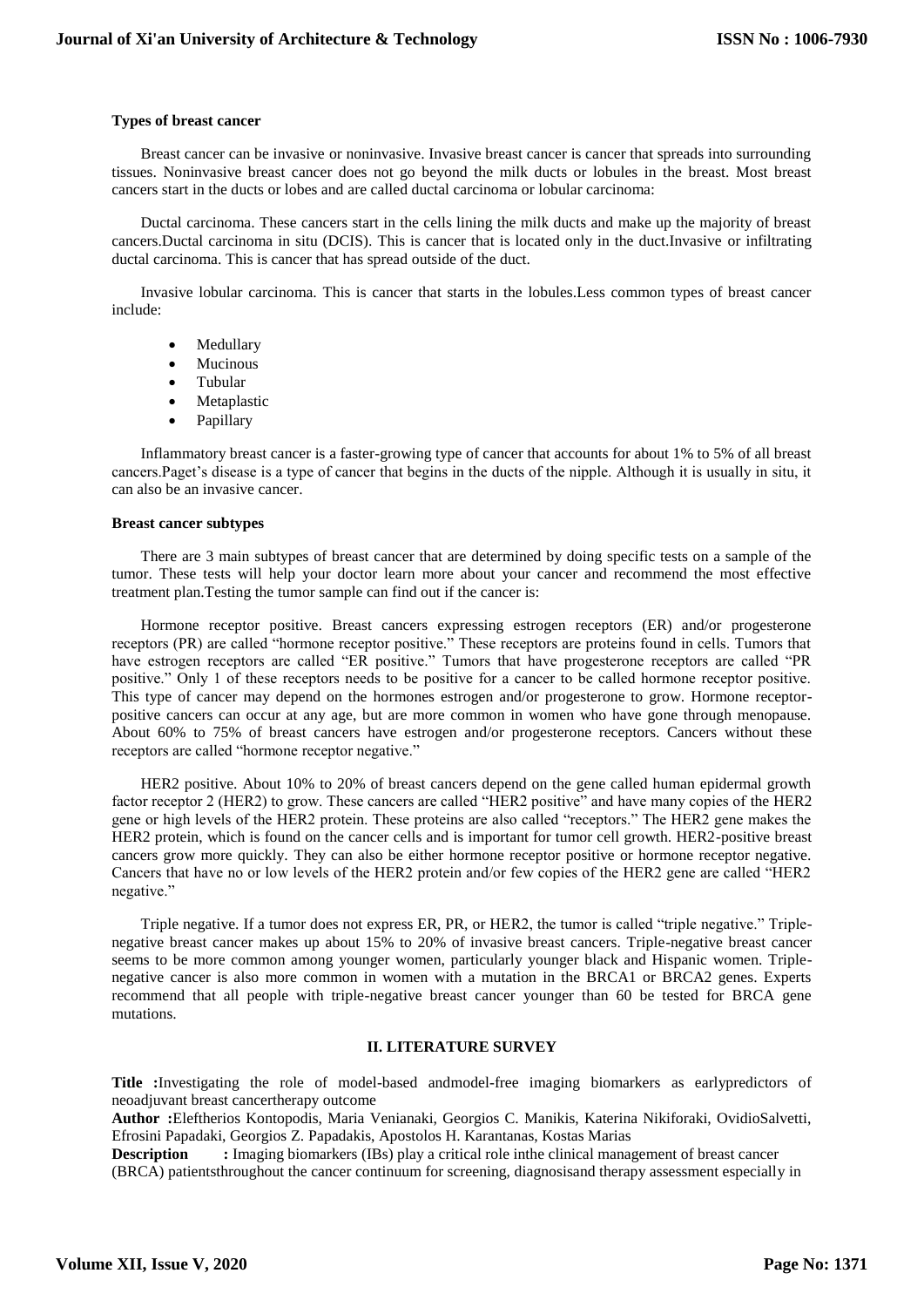the neoadjuvantsetting. However, certain model-based IBssuffer fromsignificant variability due to the complex workflowsinvolved in their computation,whereas model-free IBs havenot been properly studied regarding clinical outcome. In thepresent study, IBs from 35 BRCA patients who receivedneoadjuvant chemotherapy (NAC) wereextracted fromdynamic contrast enhanced MR imaging (DCE-MRI) datawith two differentapproaches, a model-free approachbased on pattern recognition (PR), and a model-based oneusing pharmacokinetic compartmental modeling. Ouranalysis found that both model-free andmodel-basedbiomarkers can predict pathological complete response(pCR) after the first cycle of NAC.

# **Title :**Focused Microwave Breast Hyperthermia Monitoredby Thermoacoustic Imaging: A Computational Feasibility Study Applying Realistic Breast Phantoms

**Author :**Lifan Xu, and Xiong Wang

**Description :**Focused microwave breast hyperthermia (FMBH) represents a newly emerging technique endowed with advantages of high accuracy and low side effect for treating breast tumors. Practical application of the FMBH approach requires monitoring of microwave power deposition in the breast. Microwave-induced thermo acoustic imaging (MITAI) is naturally feasible for such power deposition monitoring task. This work conducts a computational study to evaluate feasibility of the novel FMBH-MITAI modality using realistic breast phantoms. Basic configuration and rationale of both FMBH and MITAI are introduced. Compressive sensing (CS) technique has to be applied in MITAI for sparse acoustic measurement in the FMBH-MITAI modality. Procedure of the computational study consists of microwave simulation, thermoacoustic numerical simulation, CS imaging, and performing the iterative optimization. Simulated results show that CS based MITAI is able to serve as a reliable monitoring mechanism to efficiently guide the iterative optimization toward the best obtainable focusing condition in most of the simulated scenarios

**Title :**Construction and Characterization of a Novel Single PixelBeta Detector for Intra-operative Guidance in Breast conserving Surgery

**Author :**Amritpal Singh, Ryerson University, Toronto, John Dillon Odette Cancer Centre, Toronto,Ananth Ravi, Odette Cancer Centre, Toronto

**Description :** Breast-conserving surgery is imprecise requiring re-excision in up to 40% of cases. One potential method of improving breast-conserving surgery accuracy is to use a beta particle detector to evaluate the surface of the excised tissue for any cancerous deposits, intra-operatively. Patients could be injected with a radiopharmaceutical that emits beta particles and preferentially accumulates within cancer cells. Cancer cells found on the surface of the excised tissue indicate that the surgery is incomplete. The purpose of this study is to develop and analyze a novel single pixel beta sensitive detector.

**Title :**Deep Manifold Preserving Autoencoder forClassifying Breast Cancer HistopathologicalImages **Author :**Yangqin Feng, Lei Zhang, Senior Member, IEEE, Juan Mo

**Description** : Classifying breast cancer histopathological images automatically is an important task in computer assisted pathology analysis. However, extracting informative and non-redundant features for histopathological image classification is challenging due to the appearance variability caused by the heterogeneity of the disease, the tissue preparation, and staining processes. In this paper, we propose a new feature extractor, called deep manifold preserving auto encoder, to learn discriminative features from unlabeled data. Then, we integrate the proposed feature extractor with a softmax classifier to classify breast cancer histopathology images. Specifically, it learns hierarchal features from unlabeled image patches by minimizing the distance between its input and output, and simultaneously preserving the geometric structure of the whole input data set. After the unsupervised training, we connect the encoder layers of the trained deep manifold preserving autoencoder with a softmax classifier to construct a cascade model and fine-tune this deep neural network with labeled training data

## **Title :**On Combining Biclustering Mining and AdaBoost for Breast Tumor Classification

**Author :**Qinghua Huang, Yongdong Chen, Longzhong Liu, Dacheng Tao Fellow, IEEE, and Xuelong Li **Description :**Breast cancer is now considered as one of the leading causes of deaths among women all over the world. Aiming to assist clinicians in improving the accuracy of diagnostic decisions, computer-aided diagnosis (CAD) system is of increasing interest in breast cancer detection and analysis nowadays. In this paper, a novel computer-aided diagnosis scheme with human-in-the-loop is proposed to help clinicians identify the benign and malignant breast tumors in ultrasound. In this framework, feature acquisition is performed by a user-participated feature scoring scheme that is based on Breast Imaging Reporting and Data System (BI-RADS) lexicon and experience of doctors. Biclustering mining is then used as a useful tool to discover the column consistency patterns on the training data. The patterns frequently appearing in the tumors with the same label can be regarded as a potential diagnostic rule. Subsequently, the diagnostic rules are utilized to construct component classifiers of the Adaboost algorithm via a novel rules combination strategy which resolves the problem of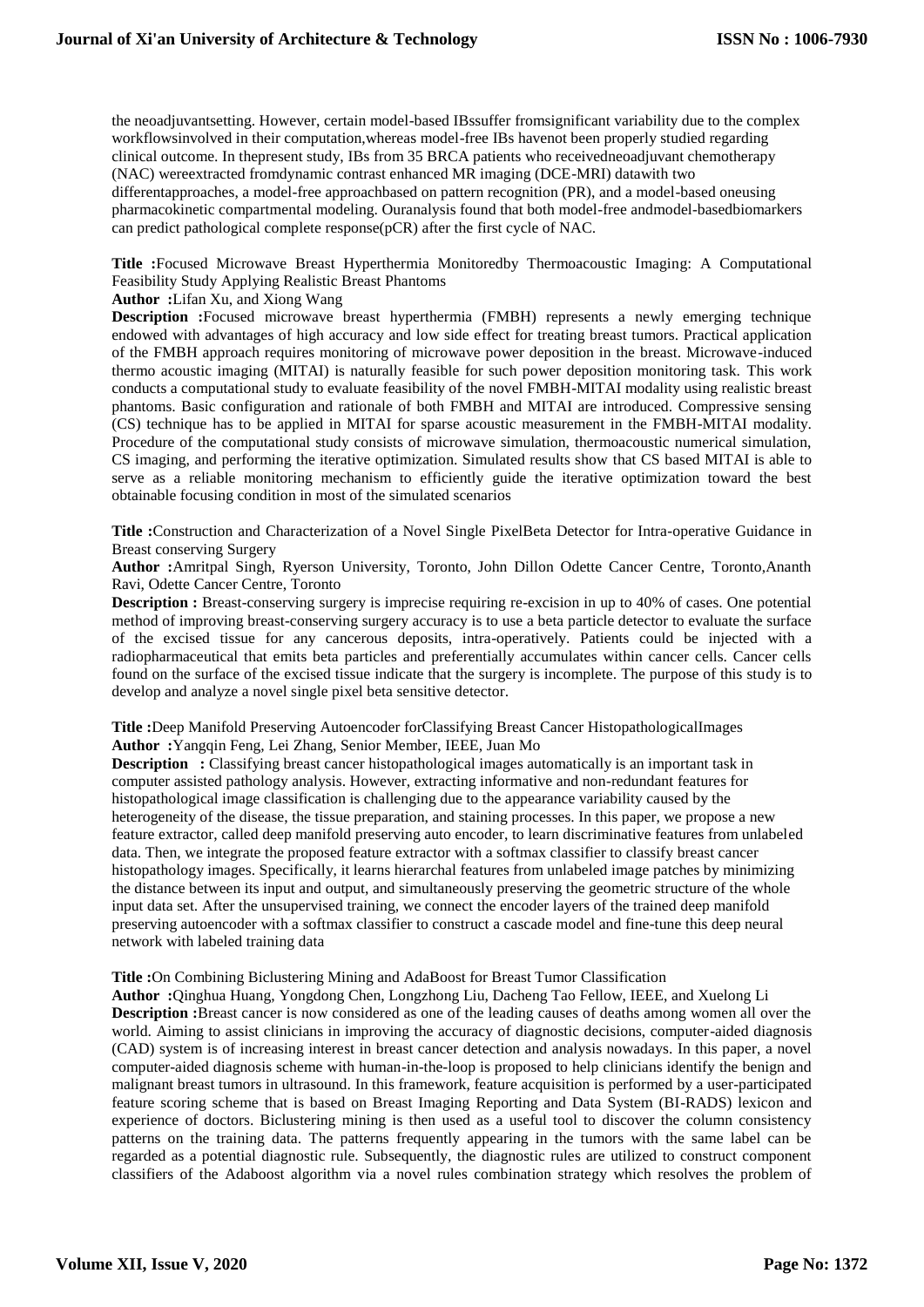classification in different feature spaces (PC-DFS). Finally, the AdaBoost learning is performed to discover effective combinations and integrate them into a strong classifier

## **III. OBJECTIVE**

In this paper we are isolating cancer data by utilizing Hadoop instrument adjacent some Hadoop common systems like hdfs, map reduce, sqoop, and hive. By utilizing these devices preparing of information with no confinement is conceivable, no information lost issue, we can get high throughput, upkeep cost comparatively incredibly less and it is an open source programming, it is extraordinary on the majority of the stages since it is Java based. In Cancer data, we have every patients data, with their progress and their treatment reports.

## **IV. EXISTING SYSTEM**

Existing concept deals with providing backend by using MySQL which contains lot of drawbacks i.e. data limitation is that processing time is high when the data is huge and once data is lost we cannot recover so thus we proposing concept by using Hadoop framework.

## **DRAWBACKS IN EXISTING SYSTEM:**

- $\checkmark$  We can process limitation of data.
- $\checkmark$  We get results with take more time and maintenance cost is very high.

## **V.PROPOSED SYSTEM**

Proposed concept deals with providing database by using Hadoop tool we can analyze no limitation of data and simple add number of machines to the cluster andwe get results with less time, high throughput and maintenance cost is very less and we are using partitions and bucketing techniques in Hadoop.

## **ADVANTAGES IN PROPOSED SYSTEM:**

- $\checkmark$  No data loss problem
- Efficient data processing**.**

# **VI.METHODOLOGIES OF ANALYZING CANCER**

# **GENERAL**

In this paper we are isolating Cancer information by utilizing Hadoop structure close-by some Hadoop regular systems like hdfs, MapReduce, sqoop and hive. By utilizing these contraptions we can process no confinement of information, no information lost issue, we can get high throughput, keep up expense in like way less and it is an open wellsprings of programming, it is extraordinary on the majority of the stages since it is Java based

## **METHODOLOGIES**

Following modules involves

#### **MODULES**

- $\triangleright$  Existing Application (MySQL)
- ▶ Connector (Sqoop)
- Analysis Query Language (Hive)
- Analysis Latin Script (Pig)
- $\triangleright$  Processing (MapReduce)

## **VII. MODULE DIAGRAMS & MODULE DESCRIPTION**

#### **Existing Application (MySQL)**

In MySQL is a relational database management system.RDBMS uses relations or tables to store Breast Cancer data as a matrix of rows by columns with primary key. With MySQL language, Breast Cancer data in tables can be collected, stored, processed, retrieved, extracted and manipulated mostly for business purpose. Existing concept deals with providing backend by using MySQL which contains lot of drawbacks i.e. data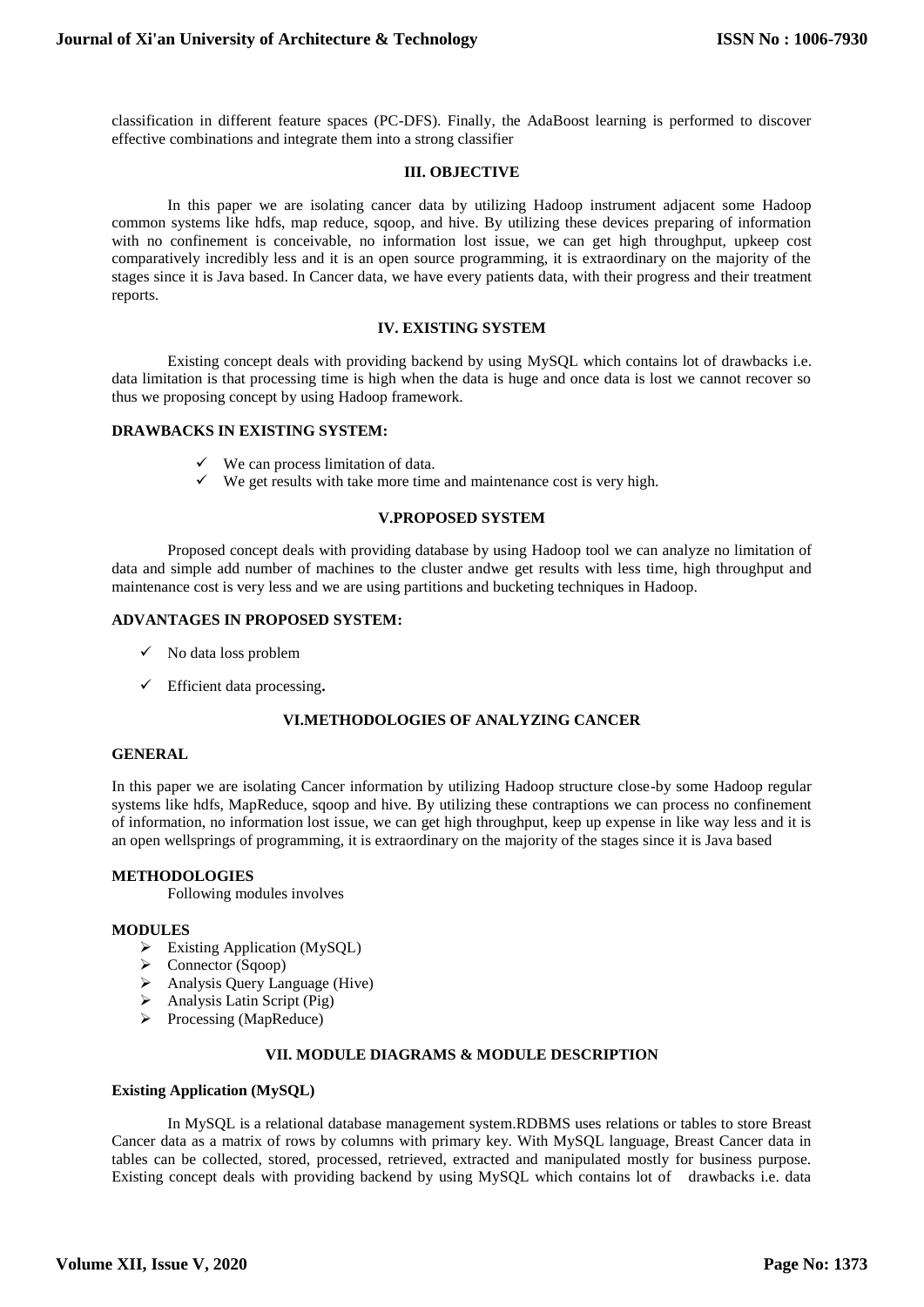limitation is that processing time is high when the data is huge and once data is lost we cannot recover so thus we proposing concept by using Hadoop tool.

## **Connector (Sqoop)**

Sqoop is a command-line interface application for transferring Breast Cancer data between relational databases (MySQL) and Hadoop.Here in MySQL database having Breast Cancer data have to import it to HDFS using Sqoop. Breast Cancer data can be moved into HDFS/Hive from MySQL and then it will generate the java classes.In previous cases, flow of data was from RDBMs to HDFS. Using "export" tool, we can import data from HDFS to RDBMs. Before performing export, Sqoop fetches table metadata from MySQL database. Thus we first need to create a table with required metadata.

## **Analysis Query Language (Hive)**

Hive is a data ware house system for Hadoop that runs SQL like queries called HQL (Hive query language) which gets internally converted to map reduce jobs.In Hive,Breast Cancer data tables and databases are created first and then data is loaded into these tables.Hive asBreast Cancer data warehouse designed for managing and querying only structured data that is stored in tables.Hive organizesBreast Cancer data tables into partitions. It is a way of dividing a table into related parts based on the values of partitioned columns. Using partition, it is easy to query a portion of the given dataset.Tables or partitions are sub-divided into buckets, to provide extra structure to the Breast Cancer data that may be used for more efficient querying. Bucketing works based on the value of hash function of some column of a table.



#### **Analysis Latin Script (Pig)**

To analyze Breast Cancer data using Pig, programmers need to write scripts using Pig Latin language and execute themin interactive mode using the Grunt shell. All these scripts are internally converted to Map and Reduce tasks.After invoking the Grunt shell, you can run your Pig scripts in the shell.Except LOAD and STORE, while performing all other operations, Pig Latin statements take a relation as input and produce another relation as output. As soon as you enter a Load statement in the Grunt shell, its semantic checking will be carried out. To see the contents of the schema, you need to use the Dump operator. Only after performing the dump operation, the MapReduce job for loading the data into the file system will be carried out. Pig provides many built-in operators to support data operations like grouping, filters, ordering, etc.

# **Processing (MapReduce)**

MapReduce is a framework using which we can write applications to process huge amounts of Breast Cancer data, in parallel, on large clusters of commodity hardware in a reliable manner. MapReduce is a processing technique and a program model for distributed computing based on java.The MapReduce algorithm contains two important tasks, namely Map and Reduce.MapReduce program executes in three stages, namely map stage, shuffle stage, and reduce stage**.**The map or mapper's job is to process the input data. Generally the input data is in the form of file or directory and is stored in the Hadoop file system (HDFS). The input file is passed to the mapper function line by line. The mapper processes the data and creates several small chunks of data.This stage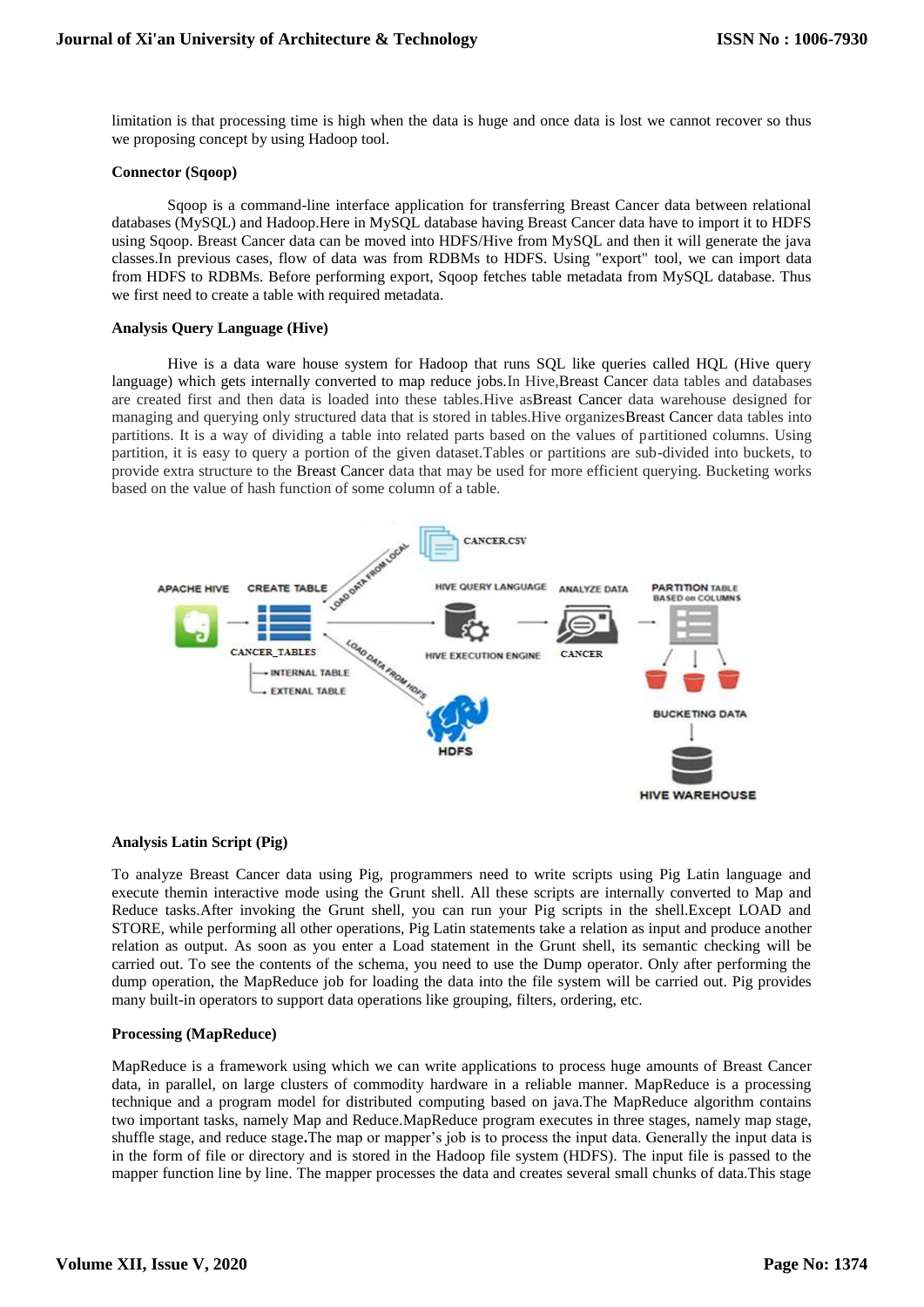is the combination of the Shuffle stage and the Reduce stage. The Reducer's job is to process the data that comes from the mapper. After processing, it produces a new set of output, which will be stored in the HDFS.

## **VIII. SYSTEM TECHNIQUES**

MapReduce is a processing technique and a program model for distributed computing based on java. The MapReduce algorithm contains two important tasks, namely Map and Reduce. Map takes a set of data and converts it into another set of data, where individual elements are broken down into tuples (key/value pairs). Secondly, reduce task, which takes the output from a map as an input and combines those data tuples into a smaller set of tuples. As the sequence of the name MapReduce implies, the reduce task is always performed after the map job.

The major advantage of MapReduce is that it is easy to scale data processing over multiple computing nodes. Under the MapReduce model, the data processing primitives are called mappers and reducers. Decomposing a data processing application into mappers and reducers is sometimes nontrivial. But, once we write an application in the MapReduce form, scaling the application to run over hundreds, thousands, or even tens of thousands of machines in a cluster is merely a configuration change. This simple scalability is what has attracted many programmers to use the MapReduce model.

#### **Algorithm**

- Generally MapReduce paradigm is based on sending the computer to where the data resides!
- MapReduce program executes in three stages, namely map stage, shuffle stage, and reduce stage.
	- o **Map stage**: The map or mapper's job is to process the input data. Generally the input data is in the form of file or directory and is stored in the Hadoop file system (HDFS). The input file is passed to the mapper function line by line. The mapper processes the data and creates several small chunks of data.
	- o **Reduce stage**: This stage is the combination of the **Shuffle** stage and the **Reduce** stage. The Reducer's job is to process the data that comes from the mapper. After processing, it produces a new set of output, which will be stored in the HDFS.

# **IX. DESIGN ENGINEERING**



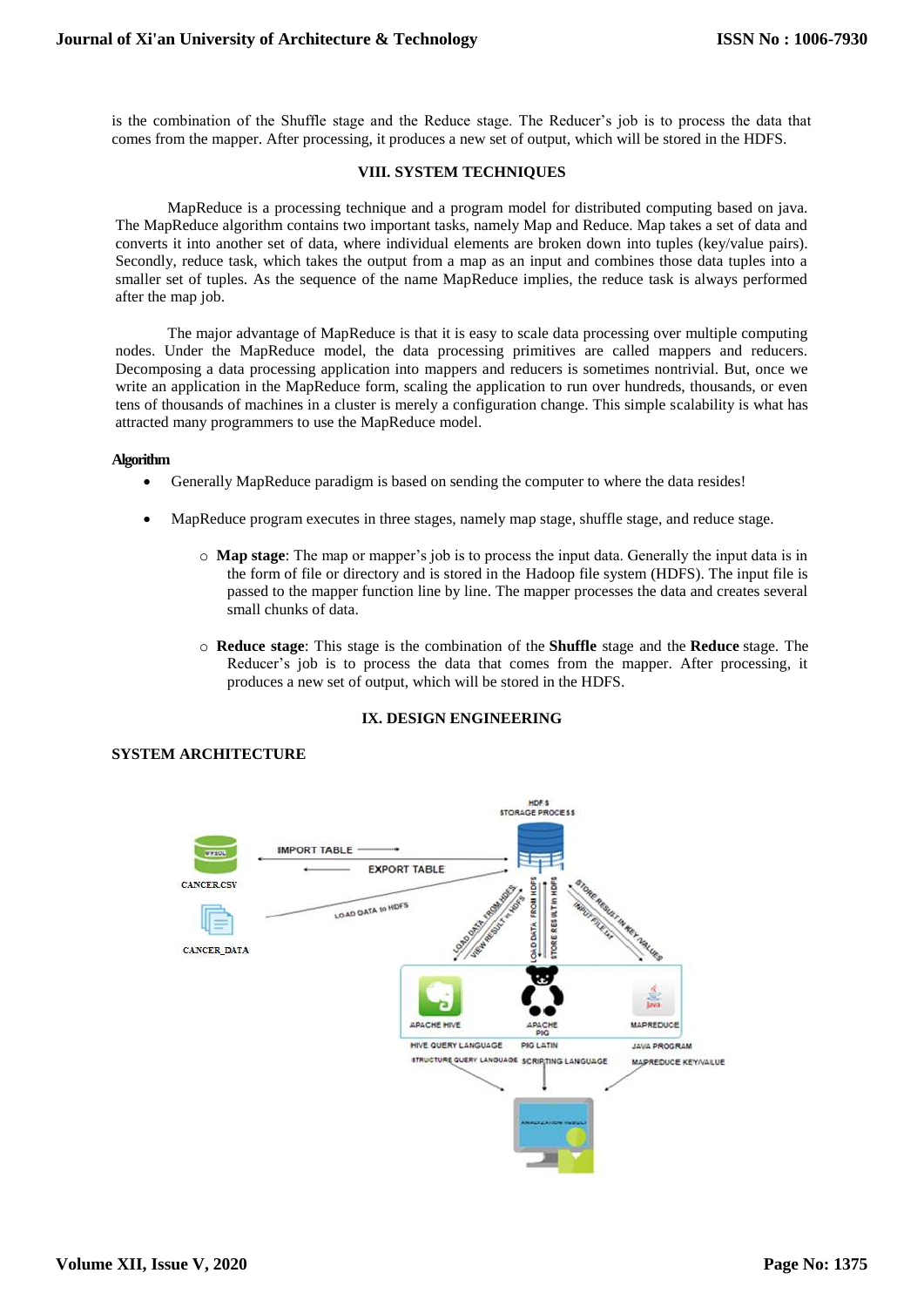## **EXPLANATION**

 This architecture explains the process or flow of the project. First we should import csv file into hdfs to processing that huge data in Hadoop open source framework. And we can process that data with the help of three tools namely pig, hive, MapReduce and finally we get output what we want result from the dataset, what we have in this project.

## **X. DEVELOPMENT TOOLS**

## **GENERAL**

 This chapter is about the software language and the tools used in the development of the project. The platform used here is JAVA and Big Data.

#### **FEATURES OF JAVA &BIG DATA**

#### **JAVA &HADOOP Framework**

**Java** is a [programming language](http://en.wikipedia.org/wiki/Programming_language) originally developed by [James Gosling](http://en.wikipedia.org/wiki/James_Gosling) at Microsystems and released in 1995 as a core component of Sun Microsystems' [Java platform.](http://en.wikipedia.org/wiki/Java_(software_platform)) The language derives much of its [syntax](http://en.wikipedia.org/wiki/Syntax_(programming_languages)) from [C](http://en.wikipedia.org/wiki/C_(programming_language)) and [C++](http://en.wikipedia.org/wiki/C%2B%2B) but has a simpler [object model](http://en.wikipedia.org/wiki/Object_model) and fewer [low-level](http://en.wikipedia.org/wiki/Low-level_programming_language) facilities. Java applications are typically [compiled](http://en.wikipedia.org/wiki/Compiler) to [byte code](http://en.wikipedia.org/wiki/Java_bytecode) that can run on any [Java Virtual Machine](http://en.wikipedia.org/wiki/Java_Virtual_Machine) (JVM) regardless of [computer architecture.](http://en.wikipedia.org/wiki/Computer_architecture) Java is general-purpose, concurrent, class-based, and object-oriented, and is specifically designed to have as few implementation dependencies as possible. It is intended to let application developers "write once, run anywhere".

Java is considered by many as one of the most influential programming languages of the 20th century, and is widely used from application software to web applications The java framework is a new platform independent that simplifies application development internet. Java technology's versatility, efficiency, platform portability, and security make it the ideal technology for network computing. From laptops to datacenters, game consoles to scientific supercomputers, cell phones to the Internet, Java is everywhere!

#### **Objectives of JAVA & BIGDATA**

To see places of Java in Action in our daily life, explore java.com.

#### **Why Software Developers Choose Java**

Java has been tested, refined, extended, and proven by a dedicated community. And numbering more than 6.5 million developers, it's the largest and most active on the planet. With its versatility, efficiency, and portability, Java has become invaluable to developers by enabling them to:

- Write software on one platform and run it on virtually any other platform
- Create programs to run within a Web browser and Web services
- Develop server-side applications for online forums, stores, polls, HTML forms processing, and more
- Combine applications or services using the Java language to create highly customized applications or services
- Write powerful and efficient applications for mobile phones, remote processors, low-cost consumer products, and practically any other device with a digital heartbeat

#### **Some Ways Software Developers Learn Java**

 Today, many colleges and universities offer courses in programming for the Java platform. In addition, developers can also enhance their Java programming skills by reading Sun's java.sun.com Web site, subscribing to Java technology-focused newsletters, using the Java Tutorial and the New to Java Programming Center, and signing up for Web, virtual, or instructor-led courses.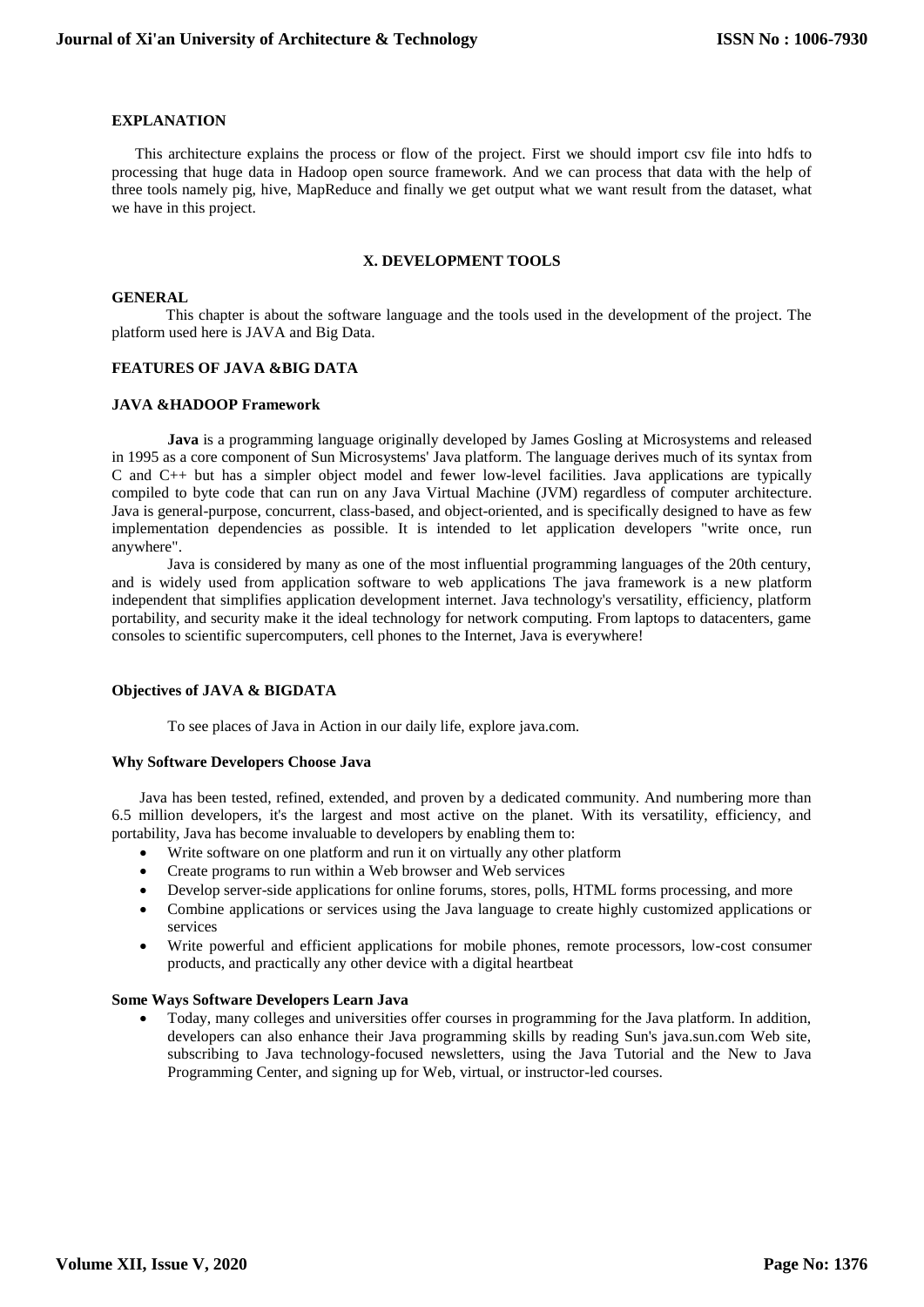#### **WORKING WITH SQOOP**

## **Sqoop**

The traditional application management system, that is, the interaction of applications with relational database using RDBMS, is one of the sources that generate Big Data. Such Big Data, generated by RDBMS, is stored in **Relational Database Servers** in the relational database structure.

When Big Data storages and analyzers such as MapReduce, Hive, HBase, Cassandra, Pig, etc. of the Hadoop ecosystem came into picture, they required a tool to interact with the relational database servers for importing and exporting the Big Data residing in them. Here, Sqoop occupies a place in the Hadoop ecosystem to provide feasible interaction between relational database server and Hadoop's HDFS.

**Sqoop:** "SQL to Hadoop and Hadoop to SQL"

Sqoop is a tool designed to transfer data between Hadoop and relational database servers. It is used to import data from relational databases such as MySQL, Oracle to Hadoop HDFS, and export from Hadoop file system to relational databases. It is provided by the Apache Software Foundation.

#### **How Sqoop Works?**

The following image describes the workflow of Sqoop.

#### **Sqoop Import**

The import tool imports individual tables from RDBMS to HDFS. Each row in a table is treated as a record in HDFS. All records are stored as text data in text files or as binary data in Avro and Sequence files.

#### **Sqoop Export**

The export tool exports a set of files from HDFS back to an RDBMS. The files given as input to Sqoop contain records, which are called as rows in table. Those are read and parsed into a set of records and delimited with user-specified delimiter.

#### **WORKING WITH HIVE**

**Hive**

## **Introduction:**

The term 'Big Data' is used for collections of large datasets that include huge volume, high velocity, and a variety of data that is increasing day by day. Using traditional data management systems, it is difficult to process Big Data. Therefore, the Apache Software Foundation introduced a framework called Hadoop to solve Big Data management and processing challenges.

The Hadoop ecosystem contains different sub-projects (tools) such as Sqoop, Pig, and Hive that are used to help Hadoop modules.

- **Sqoop:** It is used to import and export data to and fro between HDFS and RDBMS.
- **Hive:** It is a platform used to develop SQL type scripts to do Map Reduce operations.

#### **WORKING WITH PIG**

What is pig?

Apache Pig is a high level data flow platform for execution Map Reduce programs of Hadoop. The language for Pig is pig Latin.

The Pig scripts get internally converted to Map Reduce jobs and get executed on data stored in HDFS. Every task which can be achieved using PIG can also be achieved using java used in Map reduce.